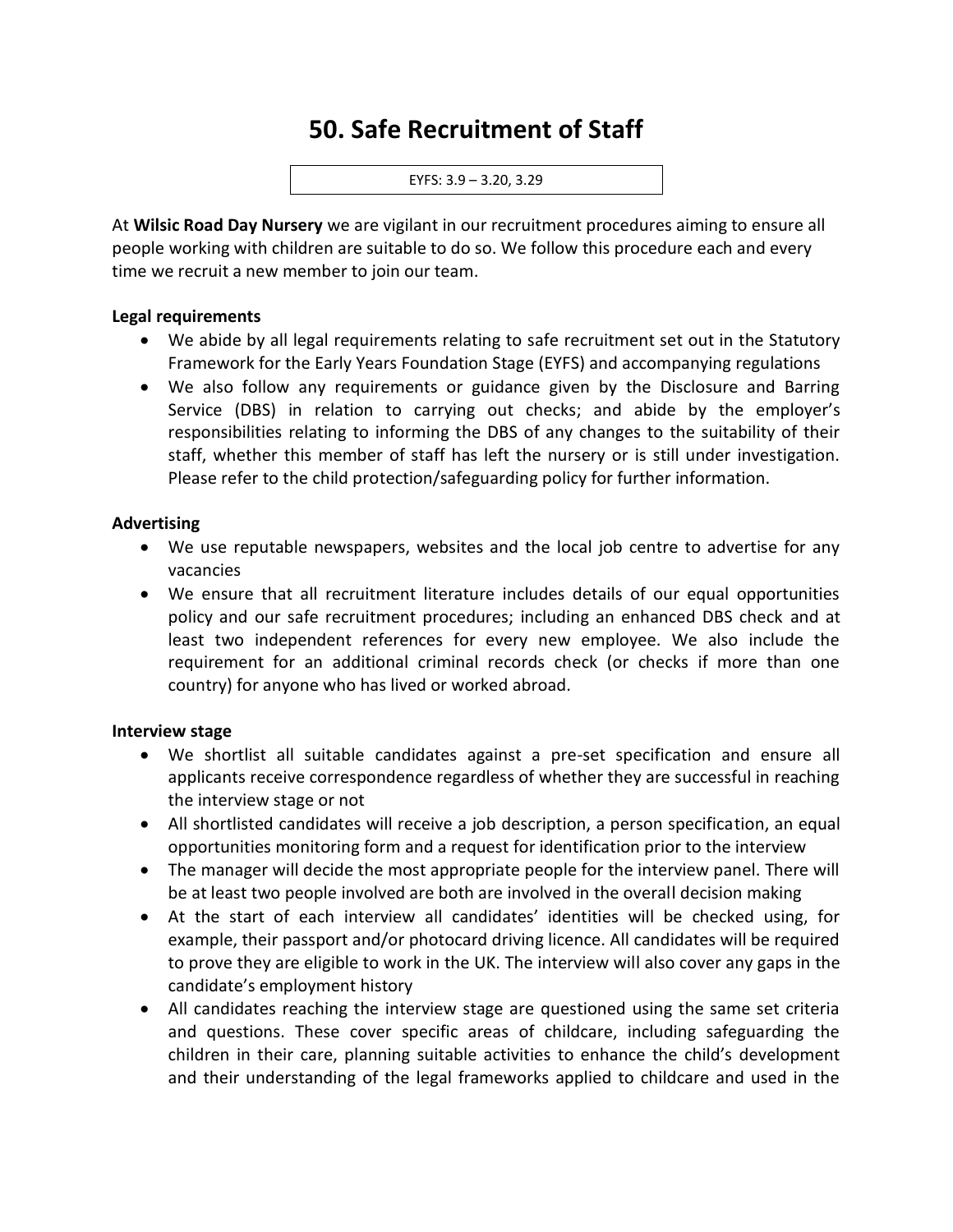nursery. The questions will be value based and will ensure the candidate has the same values as the nursery with regards to the safety and welfare of the children in their care

- Candidates will be given a score for their answers including a score for their individual experience and qualifications
- Every shortlisted candidate will be asked to take part in a supervised practical exercise which will involve spending time in a particular age group in the nursery interacting with the children, staff and where appropriate parents
- The manager and deputy will then select the most suitable person for this position based on these scores and their knowledge and understanding of the early years framework as well as the needs of the nursery
- Every candidate will receive communication from the nursery stating whether they have been successful or not. Unsuccessful candidates are offered feedback.

### **Starting work**

- The successful candidate will be offered the position subject to at least two references from previous employment or, in the case of a newly qualified student, their tutor and a personal or professional reference. These references will be taken up BEFORE employment commences. This may be verbal initially and then followed up with a written reference which will form part of their personnel file
- The successful candidate will be asked to provide proof of their qualifications, where applicable. All qualifications will be checked and copies taken for their personnel files where applicable
- Prior to employment but after the job has been offered a health check questionnaire will be given to the employee and its results will be taken into account in making an overall decision about suitability. The nursery reserves the right to take any further advice necessary in relation to a person's physical and mental fitness to carry out their role. Please see the absence management policy for more details about how the nursery manages health problems including access to medical records
- All new starters, other than those who have registered for the continuous updating service (see below), will be subject to an enhanced Disclosure and Barring Service (DBS) check. This will be initiated before the member of staff commences work in the nursery and they will not have unsupervised access to any child or their records before this check comes back clear. Further to this, the new starter will not be allowed to take photographs of any child, look at their learning and development log or change the nappy of any child without an up-to-date enhanced DBS check (whether supervised or not)
- An additional criminals records check (or checks if more than one country) should also be made for anyone who has lived or worked abroad
- The nursery will record and retain details about the individual including staff qualifications, identity checks carried out and the vetting process completed. This will include the disclosure and barring service reference number, the date the disclosure was obtained and details of who obtained it. The nursery will not retain copies of the disclosure itself once the employment decision is taken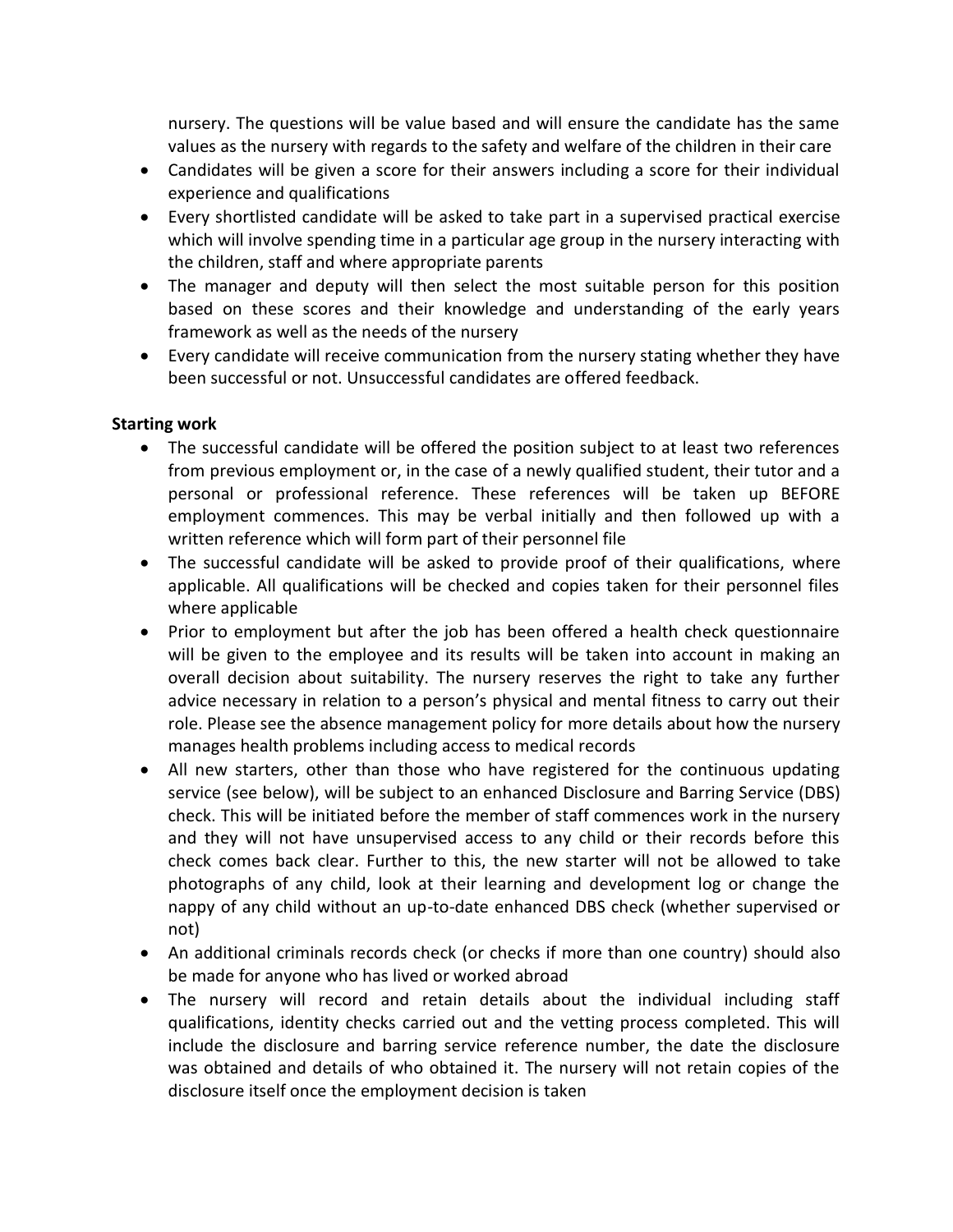- There may be occasions when a DBS check is not clear but the individual is still suitable to work with children. This will be treated on an individual case basis and at the manager's/owner's discretion taking into account the following:
	- o seriousness of the offence or other information
	- o accuracy of the person's self-disclosure on the application form
	- o nature of the appointment including levels of supervision
	- o age of the individual at the time of the offence or other information
	- $\circ$  the length of time that has elapsed since the offence or other information
	- o relevance of the offence or information to working or being in regular contact with children.
- If the individual has registered on the DBS system since 17 July 2013, managers may use the update service with the candidate's permission instead of carrying out an enhanced DBS check
- New starters are required to sign (either application form, contract or separate form) to state that they have no criminal convictions, court orders or any other reasons that disqualify them from working with children or unsuitable to do so
- All new members of staff will undergo an intensive induction period during which time they will read and discuss the nursery policies and procedures and be assigned a 'mentor/ buddy' who will introduce them to the way in which the nursery operates
- During their induction period all new staff will receive training on how to safeguard children in their care and follow the Safeguarding Children/Child Protection policy and procedure, emergency evacuation procedures, equality policy and health and safety issues
- The new member of staff will have regular meetings with the manager and their mentor during their induction period to discuss their progress.

## **Ongoing support and checks**

- All staff are responsible for notifying the manager in person if any there are any changes to their circumstances that may affect their suitability to work with children (staff suitability status will also be checked through an annual 'staff suitability questionnaire'). This includes any incidents occurring outside the nursery. Staff will face disciplinary action should they fail to notify the manager **immediately**
- All members of staff will update a health questionnaire on an annual basis to ensure management have a good knowledge of any changes that may require support or additional resources to aid them to carry out their day-to-day duties. This will also be discussed at staff supervisions/review meetings. Management may require this more regularly where health circumstances change. There are more details about how the nursery deals with any health problems in the absence management policy
- The nursery manager will review any significant changes to an individual's circumstances that may suggest they are no longer suitable to work with children and take appropriate action to ensure any unsuitable or potentially unsuitable employee does not have unsupervised contact with children until the matter is resolved. Please see the Disciplinary Policy for further details